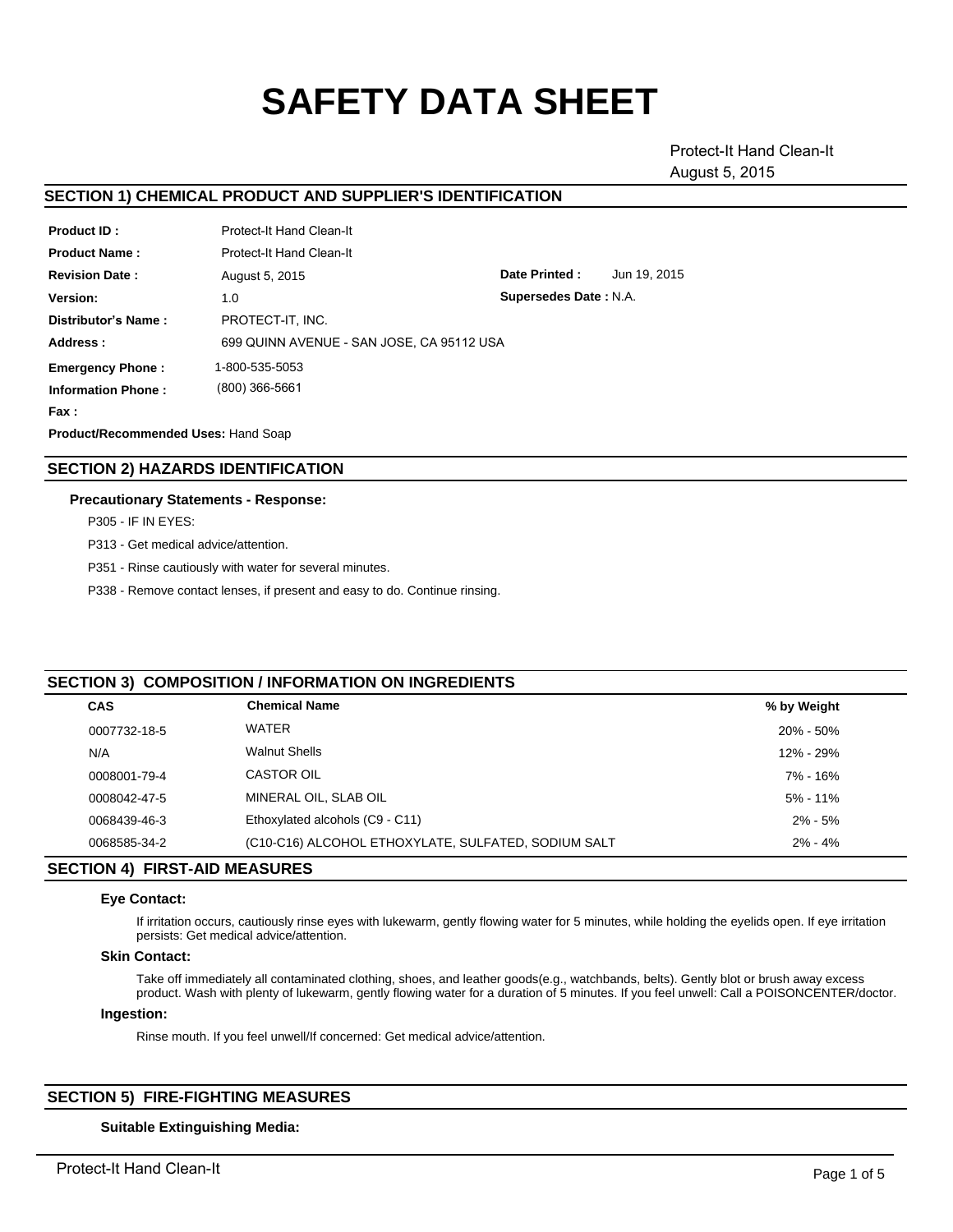Dry chemical, foam, carbon dioxide water spray or fog is recommended. Water spray is recommended to cool or protect exposed materials or structures. Carbon dioxide can displace oxygen. Use caution when applying carbon dioxide in confined spaces. Simultaneous use of foam and water on the same surface is to be avoided as water destroys the foam. Sand or earth may be used for small fires only.

#### **Unsuitable Extinguishing Media:**

None.

#### **Fire-Fighting Procedures:**

Isolate immediate hazard area and keep unauthorized personnel out. Stop spill/release if it can be done safely. Move undamaged containers from immediate hazard area if it can be done safely. Water spray may be useful in minimizing or dispersing vapors and to protect personnel.

Dispose of fire debris and contaminated extinguishing water in accordance with official regulations.

## **SECTION 6) ACCIDENTAL RELEASE MEASURES**

#### **Environmental Precautions:**

Stop spill/release if it can be done safely. Prevent spilled material from entering sewers, storm drains, other unauthorized drainage systems and natural waterways by using sand, earth, or other appropriate barriers.

# **SECTION 7) HANDLING AND STORAGE**

#### **General:**

Wash hands after use. Do not get in eyes, on skin or on clothing. Do not breathe vapors or mists. Use good personal hygiene practices. Eating, drinking and smoking in work areas is prohibited. Remove contaminated clothing and protective equipment before entering eating areas.

#### **Storage Room Requirements:**

Keep container(s) tightly closed and properly labeled. Store in cool, dry, well-ventilated areas away from heat, direct sunlight and incompatibilities. Store in approved containers and protect against physical damage. Keep containers securely sealed when not in use. Indoor storage should meet OSHA standards and appropriate fire codes. Containers that have been opened must be carefully resealed to prevent leakage. Empty container retain residue and may be dangerous.

Store at temperatures between 40°F and 100°F.

# **SECTION 8) EXPOSURE CONTROLS, PERSONAL PROTECTION**

#### **Eye Protection:**

Wear eye protection with side shields or goggles. Wear indirect-vent, impact and splash resistant goggles when working with liquids. If additional protection is needed for entire face, use in combination with a face shield.

| <b>Chemical Name</b>   | つSHA<br><b>TWA</b><br>(ppm) | <b>OSHA</b><br><b>TWA</b><br>(mg/m3) | <b>OSHA</b><br>STEL<br>(ppm) | OSHA<br>STEL<br>(mg/m3) | OSHA-<br>Tables-<br>Z1,2,3 | <b>OSHA</b><br>Carcinogen | OSHA<br>Skin<br>designation | <b>NIOSH</b><br><b>TWA</b><br>(ppm) | <b>NIOSH</b><br><b>TWA</b><br>(mg/m3) | <b>NIOSH</b><br>STEL<br>(ppm) | <b>NIOSH</b><br>STEL<br>(mg/m3) | <b>NIOSH</b><br>Carcinogen |
|------------------------|-----------------------------|--------------------------------------|------------------------------|-------------------------|----------------------------|---------------------------|-----------------------------|-------------------------------------|---------------------------------------|-------------------------------|---------------------------------|----------------------------|
| No applicable chemical | . .                         |                                      |                              |                         |                            | -                         |                             | $\overline{\phantom{0}}$            |                                       |                               |                                 |                            |

| <b>Chemical Name</b>   | <b>ACGIH</b>   | ACGIH                    | ACGIH                    | <b>ACGIH</b>             |
|------------------------|----------------|--------------------------|--------------------------|--------------------------|
|                        | TWA            | TWA                      | <b>STFI</b>              | STEL                     |
|                        | (ppm)          | (mq/m3)                  | (ppm)                    | (mq/m3)                  |
| No applicable chemical | $\blacksquare$ | $\overline{\phantom{a}}$ | $\overline{\phantom{a}}$ | $\overline{\phantom{a}}$ |

# **SECTION 9) PHYSICAL AND CHEMICAL PROPERTIES**

## **Physical and Chemical Properties**

| Density     | 8.36022 lb/gal |
|-------------|----------------|
| Density VOC | 0.07942 lb/gal |
| % VOC       | 0.95000%       |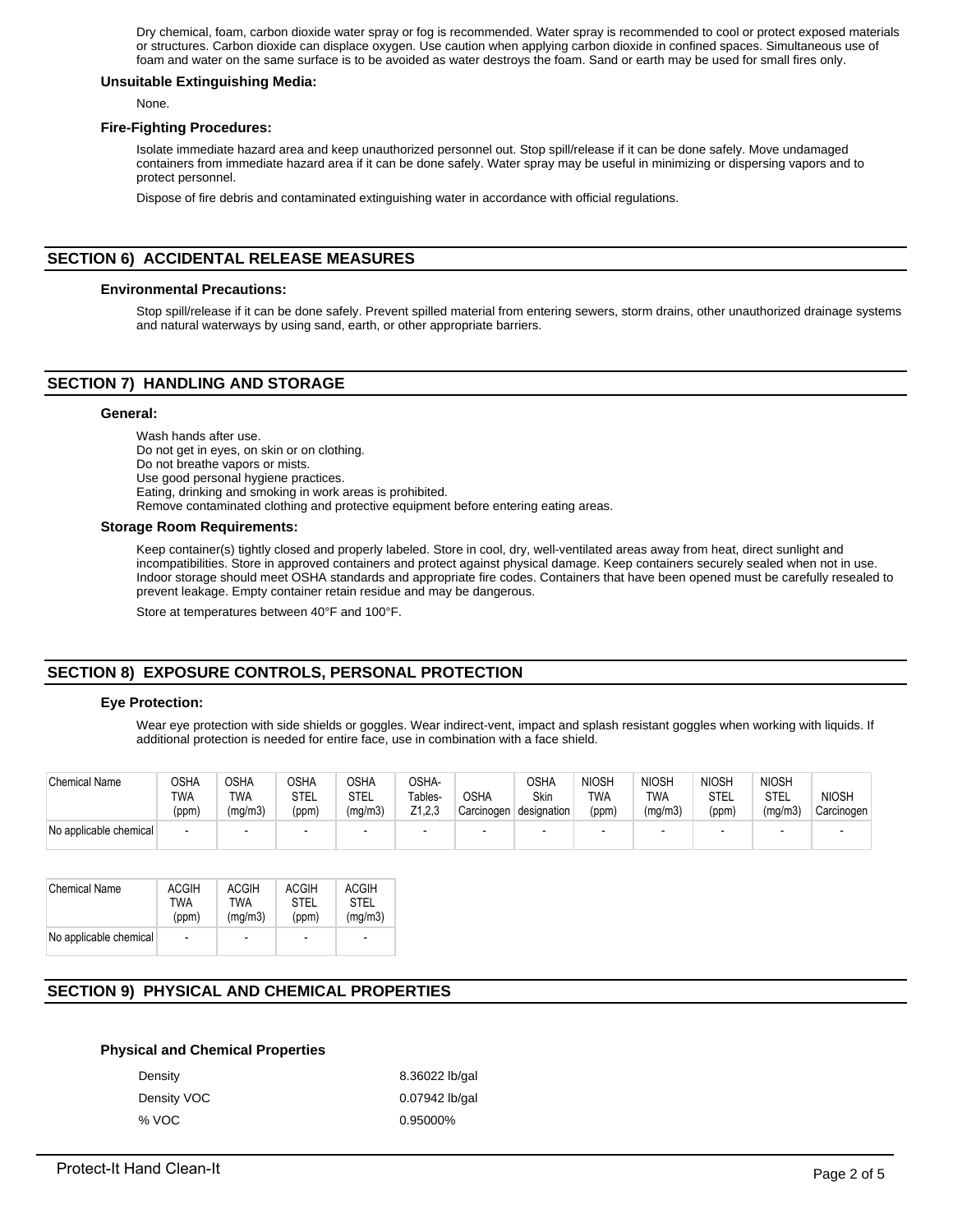| <b>VOC Actual</b><br><b>VOC Regulatory</b> | 0.07942 lb/gal<br>0.07942 lb/gal |  |  |
|--------------------------------------------|----------------------------------|--|--|
| Appearance                                 | <b>Brown Thick Liquid</b>        |  |  |
| <b>Odor Threshold</b>                      | N.A.                             |  |  |
| <b>Odor Description</b>                    | Lemon/Lime                       |  |  |
| pH                                         | 6.5                              |  |  |
| <b>Water Solubility</b>                    | N.A.                             |  |  |
| Flammability                               | Will not burn                    |  |  |
| Flash Point Symbol                         | N.A.                             |  |  |
| <b>Flash Point</b>                         | N.A.                             |  |  |
| Viscosity                                  | N.A.                             |  |  |
| Lower Explosion Level                      | N.A.                             |  |  |
| <b>Upper Explosion Level</b>               | N.A.                             |  |  |
| Vapor Pressure                             | N.A.                             |  |  |
| <b>Melting Point</b>                       | N.A.                             |  |  |
| Vapor Density                              | N.A.                             |  |  |
| <b>Freezing Point</b>                      | N.A.                             |  |  |
| Low Boiling Point                          | N.A.                             |  |  |
| High Boiling Point                         | N.A.                             |  |  |
| Decomposition Pt                           | N.A.                             |  |  |
| Auto Ignition Temp                         | N.A.                             |  |  |
| <b>Evaporation Rate</b>                    | N.A.                             |  |  |
| VOC Composite Partial Pressure             | N.A.                             |  |  |

# **SECTION 10) STABILITY AND REACTIVITY**

#### **Stability:**

Stable.

# **Conditions to Avoid:**

Keep from freezing.

# **Incompatible Materials:**

None known.

# **Hazardous Reactions/Polymerization:**

Will not occur.

# **Hazardous Decomposition Products:**

None known.

# **SECTION 11) TOXICOLOGICAL INFORMATION**

## **Skin Corrosion/Irritation:**

No data available.

## **Serious Eye Damage/Irritation:**

Concentrate is an eye irritant and may cause irritation, redness, or tearing.

#### **Carcinogenicity:**

No data available.

#### **Germ Cell Mutagenicity:**

No data available.

# **Reproductive Toxicity:**

No data available.

# **Respiratory or Skin Sensitization:**

No data available.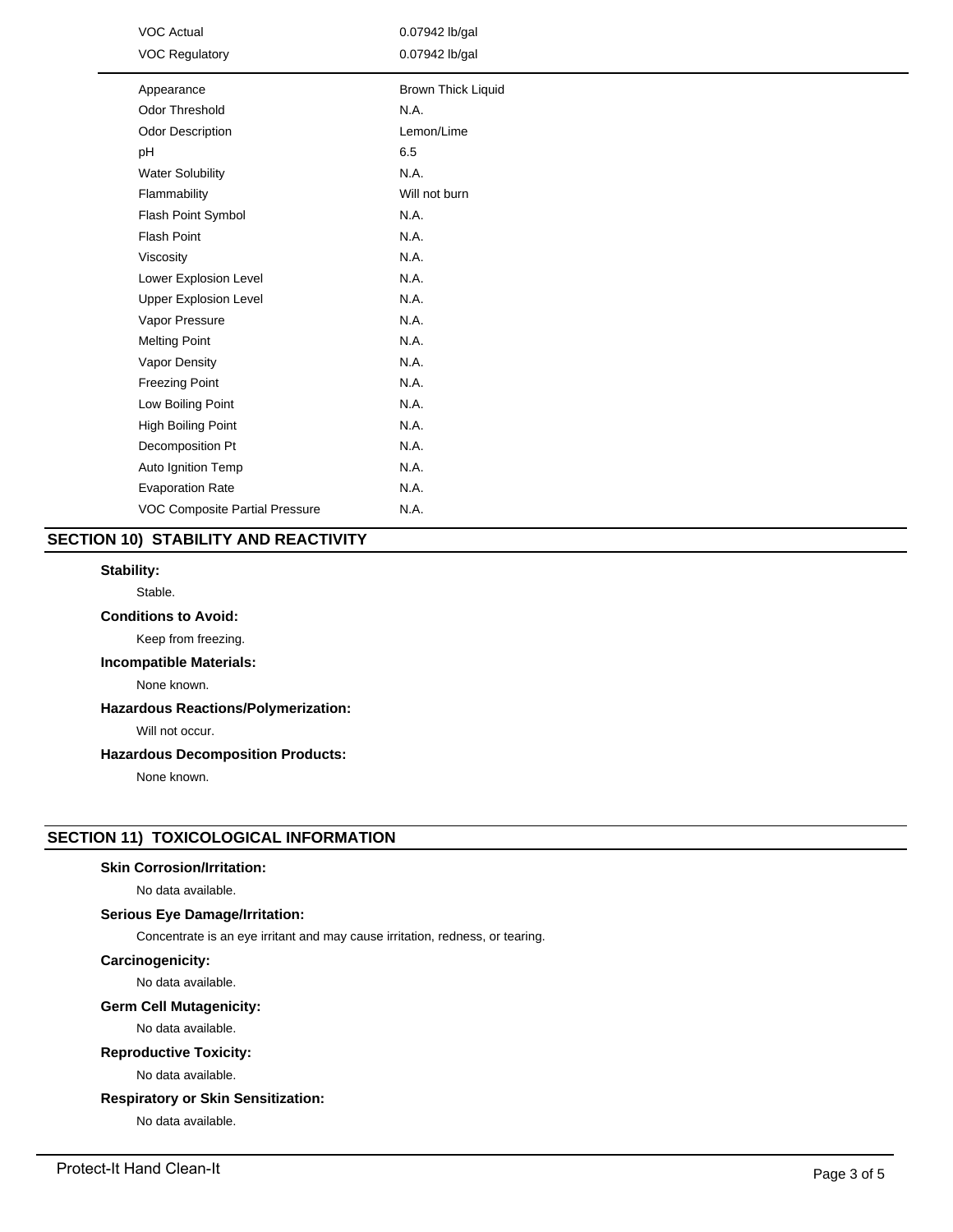# **Specific Target Organ Toxicity - Single Exposure:**

No data available.

#### **Specific Target Organ Toxicity - Repeated Exposure:**

No data available.

#### **Aspiration Hazard:**

No data available.

# **Acute Toxicity:**

No data available.

# **SECTION 12) ECOLOGICAL INFORMATION**

#### **Toxicity:**

No data available.

#### **Persistence and Degradability:**

No data available.

#### **Bio-Accumulative Potential:**

No data available.

#### **Mobility in Soil:**

No data available.

## **Other Adverse Effects:**

No data available.

# **SECTION 13) DISPOSAL CONSIDERATIONS**

#### **Water Disposal:**

Under RCRA, it is the responsibility of the user of the product, to determine a the time of disposal whether the product meets RCRA criteria for hazardous waste. Waste management should be in full compliance with federal, state, and local laws.

Empty containers retain product residue which may exhibit hazards of material, therefore do not pressurize, cut, glaze, weld or use for any other purposes. Return drums to reclamation centers for proper cleaning and reuse.

## **SECTION 14) TRANSPORT INFORMATION**

#### **U.S. DOT Information:**

Not regulated.

#### **IMDG Information:**

Not regulated.

#### **IATA Information:**

Not regulated.

# **SECTION 15) REGULATORY INFORMATION**

| CAS          | <b>Chemical Name</b>                          | % By Weight    | <b>Regulation List</b> |
|--------------|-----------------------------------------------|----------------|------------------------|
| 0007732-18-5 | <b>WATER</b>                                  | 20% - 50% TSCA |                        |
| 0008001-79-4 | <b>CASTOR OIL</b>                             |                | 7% - 16% SARA312, TSCA |
| 0008042-47-5 | MINERAL OIL, SLAB OIL                         |                | 5% - 11% SARA312, TSCA |
| 0068439-46-3 | Ethoxylated alcohols (C9 -<br>C <sub>11</sub> |                | 2% - 5% SARA312, TSCA  |